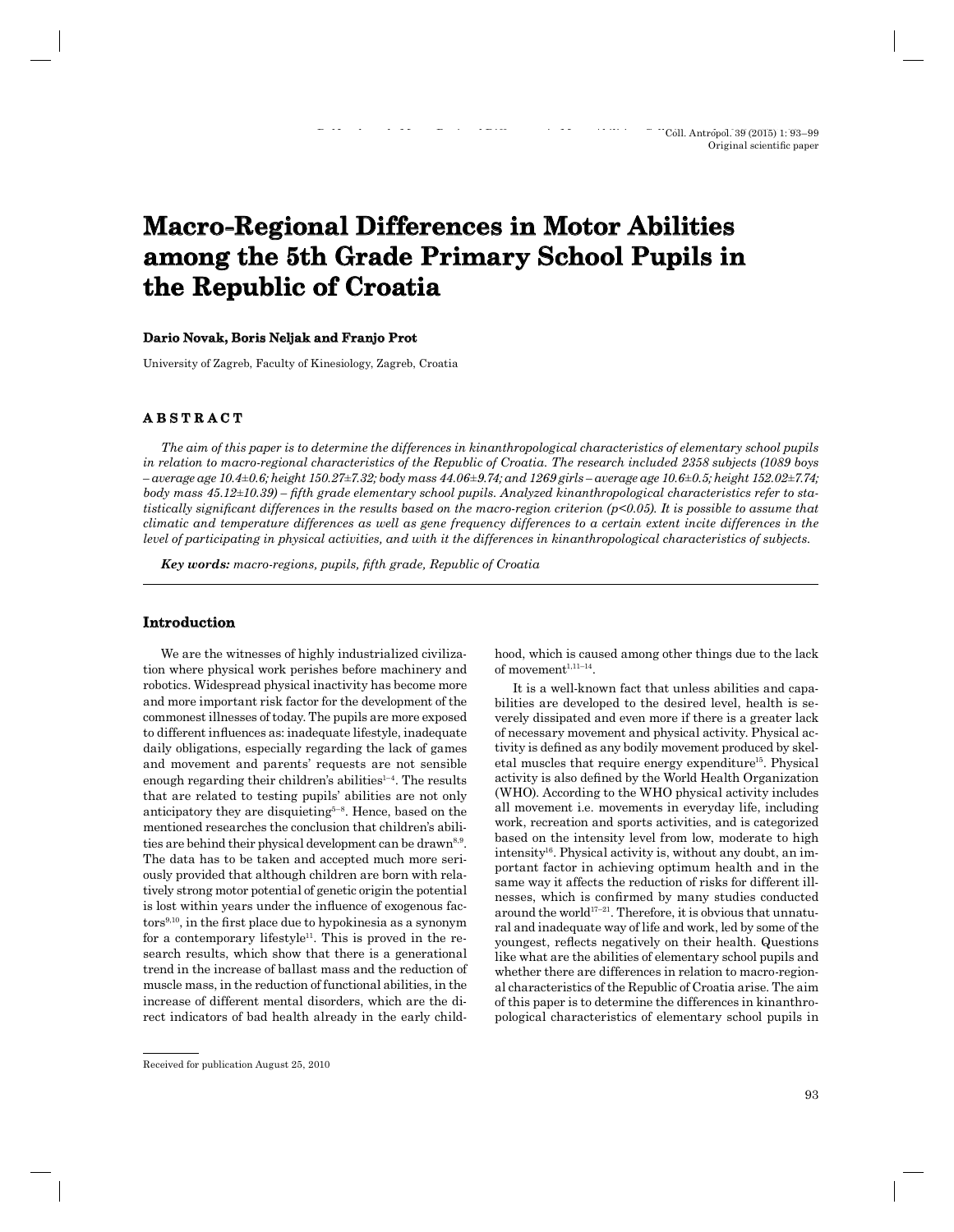relation to macro-regional characteristics of the Republic of Croatia.

## **Materials and Methods aterials and**

#### *Subjects and variables ubjects*

The research was conducted on a representative sample of subpopulation of female and male fifth grade elementary school pupils. The research included separate elementary schools from all Croatian counties. As a testing sample of subjects one class was selected in each school participating in the research. It gave the total number of subjects – 22358 pupils (1089 boys – average age 10.4 $\pm$ 0.6; height 150.27±7.32; body mass 44.06±9.74; and 1269 girls – average age  $10.6\pm0.5$ ; height  $152.02\pm7.74$ ; body mass  $45.12\pm10.39$ ), fifth grade elementary school. Ethical approval was obtained, and written consent from both parent and child sought.

A battery of fifteen tests was applied for the evaluation of motor abilities. Coordination was measured by three tests: polygon reverse (PR), ball rolling by a non-dominate hand (ROLLING) and polygon turn (PT). Agility was measured by three tests: side step agility (SIDE STEP), figure 8 with bending  $(F8)$  and shuttle and run  $(SR)$ . For the measurement of flexibility we used bending forward with legs extension (BFLE), forward bend on a bench (BFB) and forward bend in narrow legs extension (BFN-LE). For the evaluation of explosive strength the standing long jump (SLJ), 20m run test (20m), and medicine ball throwing from lying position (BTLP) were used\*. Each subject was measured in all variables and each variable was measured three times in a row or interchangeably.

\*Note: A detailed description of measures and tests could be found in the doctoral thesis by Dario Novak<sup>22</sup> (2010) under the title »Differences in kinanthropological characteristics of fifth grade elementary school pupils in relation to macro-regional and urban-rural characteristics of the Republic of Croatia« Faculty of Kinesiology, University of Zagreb.

#### *Methodological explanations ethodological*

For the reason of understanding the entire process of selection and division of subjects according to natural and geographic characteristics it is necessary to explain two basic aspects of methodological frame of the research.

- (1) Based on natural, as well as anthropogenic characteristics, the territory of the Republic of Croatia is regionally divided into three macro-regions: Adriatic (Mediterranean or coastal), Mountain and Panonian-Peri -Panoninan (low lands)<sup>23</sup>.
- (2) Physical and health educational area due to its importance for a harmonious development of pupils' anthropological characteristics is unique in both its possibilities and features. Hardly any activity has such a biotic causality as physical exercise, which is in schools designed exclusively by Physical Education curricu-

lum. It is specially emphasized in elementary schools when pupils are in the stage of intensive growth and development. It assumes that the classes have to appropriate for the developmental characteristics of children and young, taking into consideration the distribution of curriculum content according to the developmental stages. It ensures the direction of Physical Education course towards optimum development and perfection of knowledge, abilities and characteristics, which are of great importance to pupils in a certain developmental stage. The forth developmental stage marks the progressive distinction between boys and girls in morphological, motor and functional characteristics, and at the same time it is the period in which separate subjects are thought and with it the course of Physical Education. In line with this data as a sample of subjects – fifth grade elementary school pupils were selected.

### *Statistical analysis tatistical*

Data were analyzed using Statistica for Windows (data analysis software system), version 8.0., StatSoft, Inc. (2008). Descriptive statistics was used to present means and standard deviations for each variable. A comparative (post hoc) analysis was made so as to compare additionally the subjects and thus establish any statistically significant differences between them. Owing to the multiple comparisons, correction was necessary which is why the Bonferroni correction was applied. Statistical significance was set to  $p<0.05^{24-26}$ .

#### **Results**

In the Table 1 descriptive statistical parameters from the tests for the evaluation of motor abilities of all entities included in the research are presented, as well as the results of univariant analysis of variance. With the analysis of descriptive parameters it could be seen that the subjects from the Adriatic macro-region give better results in majority of motor tests. It is especially evident in the tests for agility ability evaluation (SIDE STEP, F8, SR), explosive strength (SLJ, 20m, BTLP), flexibility (BFLE, BFNLE) and in one test for the evaluation of coordination ability (ROLLING), which is also confirmed with the results from the post-hoc analysis (Table 2).

In the Table 3 descriptive statistical parameters from the tests for the evaluation of motor abilities of boys included in the research are presented, as well as the results of univariate analysis of variance and in the Table 4 the results of the post-hoc analysis for boys are given. It could be seen that the subjects from the Adriatic macro-region give better results in majority of motor tests. It is especially evident in the tests for agility ability evaluation  $(SIDE STEP, SR)$ , explosive strength  $(SLJ, 20m)$ , flexibility (BFLE, BFNLE) and coordination (ROLLING). The pupils form the Mountain macro-region protrudes in the flexibility test (BFB) (Table 4).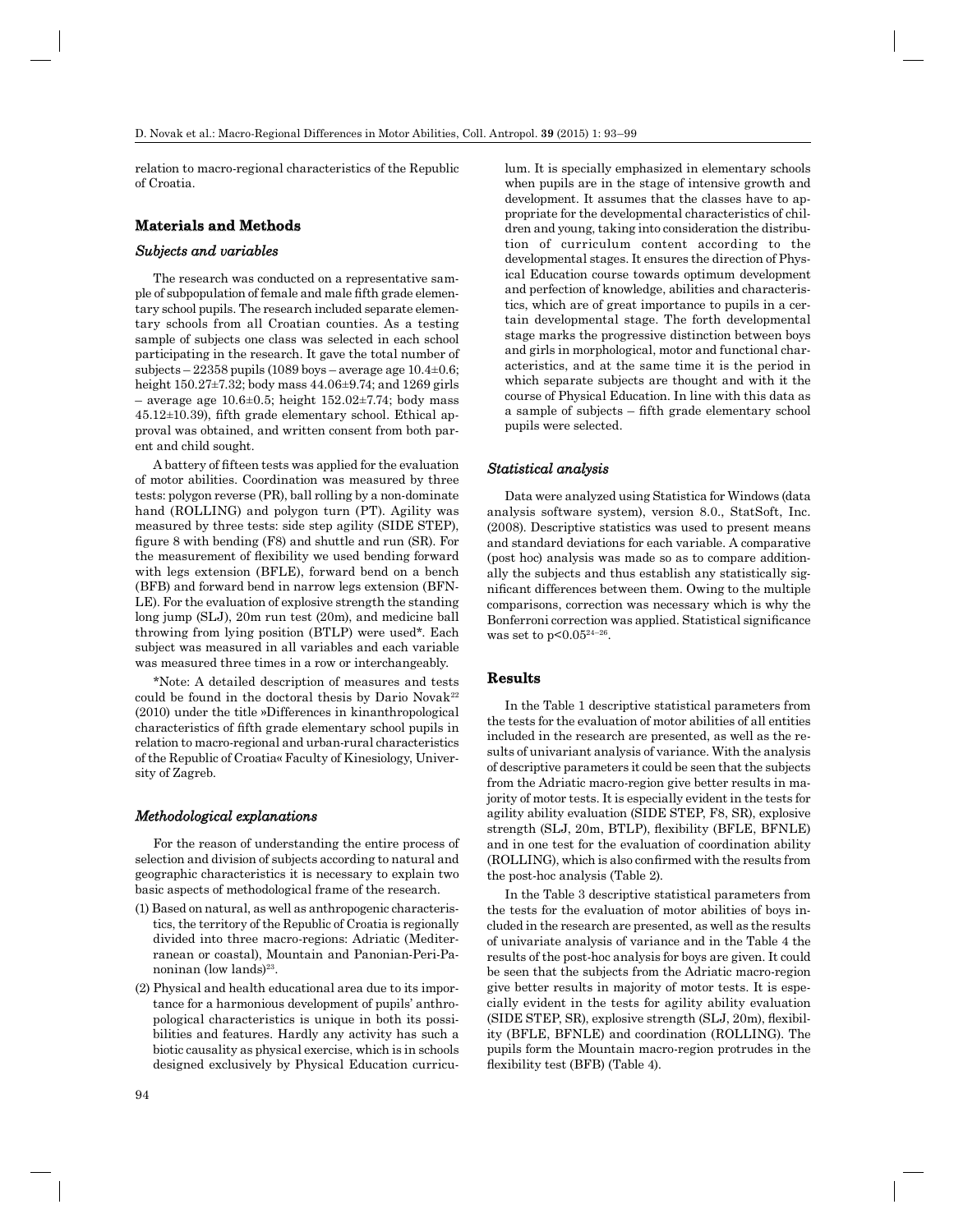| Variables       |                   | $\overline{X} \pm SD$ |                    |        |              |
|-----------------|-------------------|-----------------------|--------------------|--------|--------------|
|                 | Low lands         | Mountain              | Adriatic           | F      | $\mathbf{p}$ |
| <b>PR</b>       | $15.42{\pm}4.30$  | $17.01\pm4.45$        | $15.63\pm4.02$     | 9.294  | 0.00         |
| <b>ROLLING</b>  | $20.90 \pm 3.97$  | $21.18 \pm 3.98$      | $19.68{\pm}4.40$   | 22.222 | 0.00         |
| PT              | $10.09 \pm 2.70$  | $10.70 \pm 2.88$      | $10.22 \pm 2.67$   | 3.526  | 0.03         |
| SIDE STEP       | $11.64 \pm 1.69$  | $12.16 \pm 1.69$      | $11.05 \pm 1.22$   | 46.917 | 0.00         |
| F8              | $10.06 \pm 10.06$ | $10.35 \pm 1.23$      | $9.85 \pm 1.22$    | 8.862  | 0.00         |
| SR              | $12.07 \pm 1.26$  | $12.86 \pm 2.53$      | $11.70 \pm 1.12$   | 49.750 | 0.00         |
| <b>BFLE</b>     | 48.94±12.94       | $50.69 \pm 12.79$     | 54.15±13.47        | 32.594 | 0.00         |
| <b>BFB</b>      | $40.91 \pm 8.10$  | $43.00\pm 6.07$       | $42.14 \pm 7.44$   | 8.023  | 0.00         |
| <b>BFNLE</b>    | $42.54 \pm 9.80$  | $42.69 \pm 8.72$      | $45.46 \pm 10.43$  | 18.252 | 0.00         |
| SLJ             | 153.47±21.78      | $147.29 \pm 21.73$    | $159.63 \pm 21.13$ | 21.718 | 0.00         |
| 20 <sub>m</sub> | $4.14\pm0.42$     | $4.54 \pm 0.48$       | $4.06 \pm 0.43$    | 36.554 | 0.00         |
| <b>BTLP</b>     | $53.70 \pm 11.48$ | 55.16±11.65           | $56.29 \pm 12.16$  | 8.809  | 0.00         |

**TABLE 1** ANALYSIS OF VARIANCE FOR ALL TESTED GROUPS

X – Mean, SD – standard deviation, F – F test, p – level of statistical significance, PR – polygon reverse, ROLLING – ball rolling by a nondominate hand, PT – polygon turn, SIDE STEP – side step agility, F8 – figure 8 with bending, SR – shuttle and run, BFLE – bending forward with legs extension, BFB – forward bend on a bench, BFNLE – forward bend in narrow legs extension, SLJ – standing long jump, 20m – 20-m run test, BTLP – medicine ball throwing from lying position

| Variables        |                  | $\mathbf{1}$             | $\overline{2}$           | $\overline{3}$           | Variables            |                  | $\mathbf{1}$             | $\overline{2}$           | 3                        |
|------------------|------------------|--------------------------|--------------------------|--------------------------|----------------------|------------------|--------------------------|--------------------------|--------------------------|
|                  | $\mathbf{1}$     | $\overline{\phantom{0}}$ | 0.00                     | 0.87                     |                      | $\mathbf{1}$     | $\qquad \qquad -$        | 0.41                     | 0.00                     |
| $\rm PR$         | $\overline{2}$   | 0.00                     | $\overline{\phantom{0}}$ | 0.00                     | <b>BFLE</b>          | 2                | 0.41                     | $\overline{\phantom{m}}$ | 0.01                     |
|                  | 3                | 0.87                     | 0.00                     | $\overline{\phantom{a}}$ |                      | 3                | 0.00                     | 0.01                     | $\overline{\phantom{a}}$ |
|                  | $\mathbf{1}$     | $\overline{\phantom{m}}$ | 1.00                     | 0.00                     |                      | $\mathbf{1}$     | $\overline{\phantom{m}}$ | 0.01                     | 0.00                     |
| ROLLING          | $\overline{2}$   | 1.00                     | $\overline{\phantom{0}}$ | 0.00                     | <b>BFB</b>           | $\boldsymbol{2}$ | 0.01                     | $\overline{\phantom{m}}$ | 0.71                     |
|                  | 3                | 0.00                     | 0.00                     | $\overline{\phantom{m}}$ |                      | 3                | 0.00                     | 0.71                     | $\overline{\phantom{m}}$ |
| PT               | $\mathbf{1}$     | $\overline{\phantom{m}}$ | 0.03                     | 0.86                     |                      | $\mathbf{1}$     | $\overline{\phantom{m}}$ | 1.00                     | 0.00                     |
|                  | $\overline{2}$   | 0.03                     | $\overline{\phantom{m}}$ | 0.15                     | <b>BFNLE</b>         | $\boldsymbol{2}$ | 1.00                     | $\overline{\phantom{a}}$ | 0.01                     |
|                  | 3                | 0.86                     | 0.15                     | $\overline{\phantom{m}}$ |                      | 3                | 0.00                     | 0.00                     | $\overline{\phantom{m}}$ |
|                  | $\mathbf{1}$     | $\overline{\phantom{m}}$ | 0.00                     | 0.00                     |                      | $\mathbf{1}$     | $\overline{\phantom{m}}$ | 0.07                     | 0.00                     |
| <b>SIDE STEP</b> | $\boldsymbol{2}$ | 0.00                     | $\overline{\phantom{0}}$ | 0.00                     | $\operatorname{SLJ}$ | 2                | 0.07                     | $\overline{\phantom{m}}$ | 0.00                     |
|                  | 3                | 0.00                     | 0.00                     | $\overline{\phantom{m}}$ |                      | 3                | 0.00                     | 0.00                     | $\overline{\phantom{m}}$ |
|                  | $\mathbf{1}$     | $\overline{\phantom{0}}$ | 0.07                     | 0.01                     |                      | $\mathbf{1}$     | $\overline{\phantom{m}}$ | 0.00                     | 0.00                     |
| ${\rm F}8$       | 2                | 0.07                     | $\overline{\phantom{m}}$ | 0.00                     | 20m                  | $\boldsymbol{2}$ | 0.00                     | $\overline{\phantom{m}}$ | 0.00                     |
|                  | 3                | 0.01                     | 0.00                     | $-$                      |                      | 3                | 0.00                     | 0.00                     | $\overline{\phantom{m}}$ |
|                  | $\mathbf{1}$     | $\overline{\phantom{m}}$ | 0.00                     | 0.00                     |                      | $\mathbf{1}$     | $\overline{\phantom{m}}$ | 0.97                     | 0.00                     |
| SR               | $\overline{2}$   | 0.00                     | $\overline{\phantom{m}}$ | 0.00                     | <b>BTLP</b>          | $\overline{2}$   | 0.97                     | $\overline{\phantom{0}}$ | 1.00                     |
|                  | 3                | 0.00                     | 0.00                     | $\overline{\phantom{m}}$ |                      | 3                | 0.00                     | 1.00                     |                          |

**TABLE 2** RESULTS OF THE POST – HOC TEST FOR ALL TESTED GROUPS

PR – polygon reverse, ROLLING – ball rolling by a non-dominate hand, PT – polygon turn, SIDE STEP – side step agility, F8 – figure 8 with bending, SR – shuttle and run, BFLE – bending forward with legs extension, BFB – forward bend on a bench, BFNLE – forward bend in narrow legs extension, SLJ – standing long jump, 20m – 20-m run test, BTLP – medicine ball throwing from lying position

In the Table 5 descriptive statistical parameters from the tests for the evaluation of motor abilities of girls included in the research are presented, as well as the results of univariate analysis of variance and in the Table 6 the results of the post-hoc analysis for girls are given. According to macro-regional characteristics of subjects it could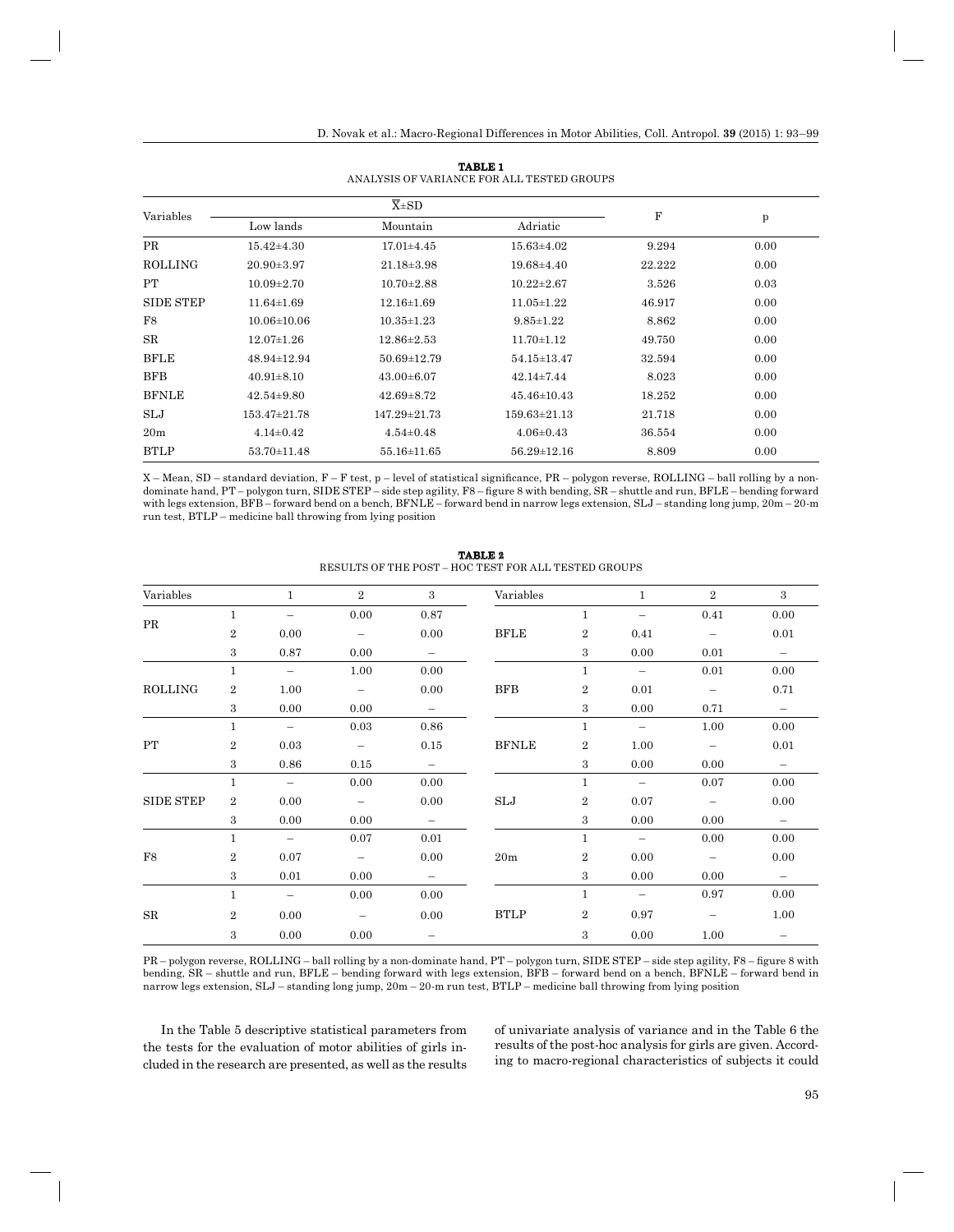| Variables        |                    | $\overline{X} \pm SD$ |                   |             |              |  |
|------------------|--------------------|-----------------------|-------------------|-------------|--------------|--|
|                  | Low lands          | Mountain              | Adriatic          | $\mathbf F$ | $\mathbf{p}$ |  |
| <b>PR</b>        | $14.47{\pm}4.11$   | $15.05 \pm 3.14$      | $14.54 \pm 3.54$  | 0.747       | 0.47         |  |
| <b>ROLLING</b>   | $19.39 \pm 3.26$   | $19.30 \pm 2.99$      | $17.82 \pm 3.69$  | 23.347      | 0.00         |  |
| PT               | $9.20 \pm 2.22$    | $9.30 \pm 2.04$       | $9.43 \pm 2.55$   | 0.995       | 0.37         |  |
| <b>SIDE STEP</b> | $11.23 \pm 1.60$   | $11.71 \pm 1.34$      | $10.66 \pm 1.15$  | 24.326      | 0.00         |  |
| F8               | $9.66 \pm 1.43$    | $9.83 \pm 0.96$       | $9.46 \pm 1.16$   | 3.807       | 0.02         |  |
| SR               | $11.75 \pm 1.14$   | $11.93 \pm 2.66$      | $11.31 \pm 0.97$  | 15.495      | 0.00         |  |
| <b>BFLE</b>      | $43.74 \pm 11.06$  | $46.05 \pm 12.28$     | $50.09 \pm 12.71$ | 29.376      | 0.00         |  |
| <b>BFB</b>       | $39.06 \pm 7.54$   | $42.64 \pm 5.83$      | $40.59 \pm 6.81$  | 10.210      | 0.00         |  |
| <b>BFNLE</b>     | $39.26 \pm 8.52$   | $40.42 \pm 9.09$      | $42.21 \pm 10.30$ | 10.299      | 0.00         |  |
| SLJ              | $157.24 \pm 20.35$ | $156.70 \pm 20.04$    | $164.14\pm21.04$  | 11.546      | 0.00         |  |
| 20 <sub>m</sub>  | $4.06 \pm 0.38$    | $4.37 \pm 0.420$      | $3.96 \pm 0.38$   | 19.980      | 0.00         |  |
| <b>BTLP</b>      | 55.67±11.22        | 59.48±10.36           | $57.64 \pm 12.15$ | 3.863       | 0.02         |  |

**TABLE 3** ANALYSIS OF VARIANCE FOR ALL TESTED GROUPS – BOYS

X – Mean, SD – standard deviation, F – F test, p – level of statistical significance, PR – polygon reverse, ROLLING – ball rolling by a nondominate hand, PT – polygon turn, SIDE STEP – side step agility, F8 – figure 8 with bending, SR – shuttle and run, BFLE – bending forward with legs extension, BFB – forward bend on a bench, BFNLE – forward bend in narrow legs extension, SLJ – standing long jump, 20m – 20-m

| RESULTS OF THE POST – HOC TEST FOR ALL EXAMINED GROUPS – BOYS |                |                          |                          |                          |              |                  |                          |                          |                          |
|---------------------------------------------------------------|----------------|--------------------------|--------------------------|--------------------------|--------------|------------------|--------------------------|--------------------------|--------------------------|
| Variables                                                     |                | $\mathbf{1}$             | $\overline{2}$           | 3                        | Variables    |                  | $\mathbf{1}$             | 2                        | 3                        |
| PR                                                            | $\mathbf{1}$   |                          | 0.67                     | 1.00                     |              | $\mathbf{1}$     | $\overline{\phantom{0}}$ | 0.35                     | 0.00                     |
|                                                               | $\overline{2}$ | 0.67                     | $\overline{\phantom{m}}$ | 0.89                     | <b>BFLE</b>  | $\boldsymbol{2}$ | 0.35                     | $\overline{\phantom{m}}$ | 0.03                     |
|                                                               | 3              | 1.00                     | 0.89                     | $\overline{\phantom{m}}$ |              | 3                | 0.00                     | 0.03                     | $\qquad \qquad -$        |
|                                                               | $\mathbf{1}$   | $\overline{\phantom{0}}$ | 1.00                     | 0.00                     |              | $\mathbf{1}$     | $\overline{\phantom{0}}$ | 0.00                     | 0.01                     |
| <b>ROLLING</b>                                                | $\overline{2}$ | 1.00                     | $\overline{\phantom{m}}$ | 0.00                     | <b>BFB</b>   | $\overline{2}$   | 0.00                     | $\overline{\phantom{m}}$ | 0.09                     |
|                                                               | 3              | 0.00                     | 0.00                     | $ \,$                    |              | 3                | 0.01                     | 0.09                     | $\overline{\phantom{m}}$ |
|                                                               | $\mathbf{1}$   | $\overline{\phantom{m}}$ | 1.00                     | 0.48                     |              | $\mathbf{1}$     | $\overline{\phantom{m}}$ | 0.96                     | 0.00                     |
| PT                                                            | $\overline{2}$ | 1.00                     | $\overline{\phantom{m}}$ | 1.00                     | <b>BFNLE</b> | $\overline{2}$   | 0.96                     | $\overline{\phantom{m}}$ | 0.42                     |
|                                                               | 3              | 0.48                     | 1.00                     | $-$                      |              | 3                | 0.00                     | 0.42                     | -                        |
|                                                               | $\mathbf{1}$   | $\equiv$                 | 0.02                     | 0.00                     |              | $\mathbf{1}$     | $\overline{\phantom{m}}$ | 1.00                     | 0.00                     |
| <b>SIDE STEP</b>                                              | $\overline{2}$ | 0.02                     | $\overline{\phantom{m}}$ | 0.00                     | SLJ          | $\overline{2}$   | 1.00                     | $\overline{\phantom{m}}$ | 0.11                     |
|                                                               | 3              | 0.00                     | 0.00                     | $\overline{\phantom{a}}$ |              | 3                | 0.00                     | 0.11                     | $\overline{\phantom{m}}$ |
|                                                               | $\mathbf{1}$   | $\overline{\phantom{m}}$ | 0.86                     | 0.06                     |              | $\mathbf{1}$     | $\overline{\phantom{m}}$ | 0.00                     | 0.00                     |
| F8                                                            | $\overline{2}$ | 0.86                     | $\overline{\phantom{m}}$ | 0.08                     | 20m          | $\overline{2}$   | 0.00                     | $\overline{\phantom{m}}$ | 0.00                     |
|                                                               | 3              | 0.07                     | 0.08                     | $\overline{\phantom{m}}$ |              | 3                | 0.00                     | 0.00                     | $\overline{\phantom{m}}$ |
|                                                               | $\mathbf{1}$   | $\overline{\phantom{m}}$ | 0.77                     | 0.00                     |              | $\mathbf{1}$     | $\overline{\phantom{m}}$ | 0.16                     | 0.07                     |
| $_{\rm SR}$                                                   | $\overline{2}$ | 0.77                     | $\overline{\phantom{m}}$ | 0.00                     | <b>BTLP</b>  | $\overline{2}$   | 0.16                     | $\overline{\phantom{m}}$ | 1.00                     |
|                                                               | 3              | 0.00                     | 0.00                     |                          |              | 3                | 0.00                     | 0.06                     |                          |

**TABLE 4**

PR – polygon reverse, ROLLING – ball rolling by a non-dominate hand, PT – polygon turn, SIDE STEP – side step agility, F8 – figure 8 with bending, SR – shuttle and run, BFLE – bending forward with legs extension, BFB – forward bend on a bench, BFNLE – forward bend in narrow legs extension, SLJ – standing long jump, 20m – 20-m run test, BTLP – medicine ball throwing from lying position

be seen that the girls from the Adriatic macro-region give better results in the majority of motor tests. It is especially evident in the tests for agility ability evaluation

run test, BTLP – medicine ball throwing from lying position

(SIDE STEP, F8, SR), flexibility (BFLE, BFNLE), explosive strength (SLJ, BTLP), and coordination (ROLLING).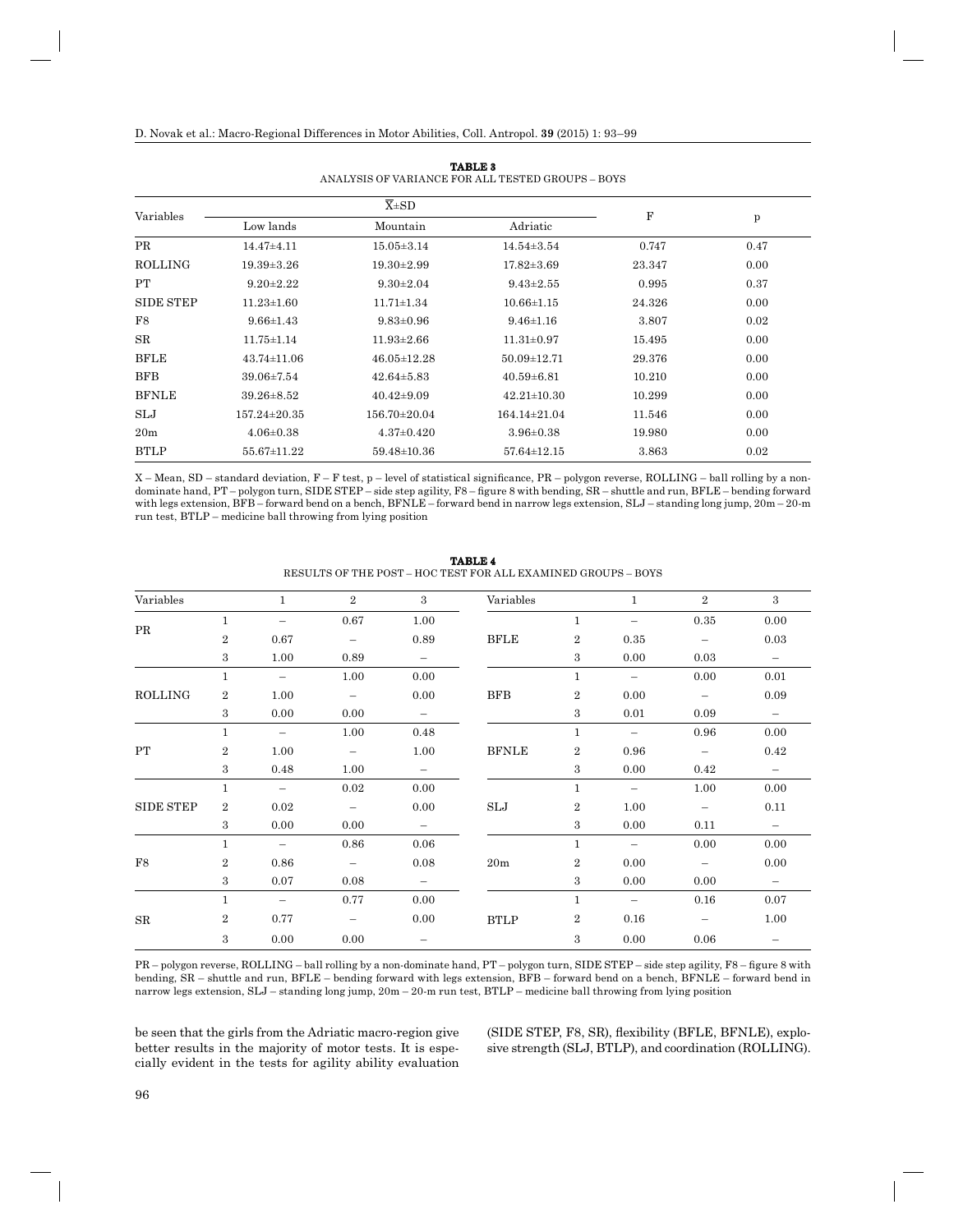| Variables       |                    | $\overline{X} \pm SD$ |                    |        |              |
|-----------------|--------------------|-----------------------|--------------------|--------|--------------|
|                 | Low lands          | Mountain              | Adriatic           | F      | $\mathbf{p}$ |
| PR              | $16.21 \pm 4.30$   | $19.12 \pm 4.70$      | $16.65 \pm 4.16$   | 14.679 | 0.00         |
| <b>ROLLING</b>  | $22.22 \pm 3.97$   | $23.20 \pm 3.94$      | $21.41 \pm 4.31$   | 7.741  | 0.00         |
| PT              | $10.81 \pm 2.81$   | $12.21 \pm 2.89$      | $10.96 \pm 2.56$   | 8.171  | 0.00         |
| SIDE STEP       | $11.96 \pm 1.69$   | $12.63 \pm 1.89$      | $11.42 \pm 1.17$   | 24.443 | 0.00         |
| F8              | $10.43 \pm 1.63$   | $10.90 \pm 1.25$      | $10.23 \pm 1.16$   | 6.639  | 0.00         |
| SR              | $12.34 \pm 1.28$   | $13.85 \pm 1.96$      | $12.05 \pm 1.12$   | 57.142 | 0.00         |
| <b>BFLE</b>     | 53.88±12.66        | 55.53±11.53           | 58.01±13.04        | 11.173 | 0.00         |
| <b>BFB</b>      | $42.66 \pm 8.23$   | $43.36 \pm 6.33$      | $43.63 \pm 7.72$   | 1.611  | 0.20         |
| <b>BFNLE</b>    | $45.67 \pm 9.92$   | $45.03 \pm 7.70$      | $48.57 \pm 9.58$   | 10.533 | 0.00         |
| SLJ             | $149.91 \pm 22.49$ | $135.70 \pm 18.00$    | $155.34 \pm 20.34$ | 14.901 | 0.00         |
| 20 <sub>m</sub> | $4.22 \pm 0.45$    | $4.75 \pm 0.48$       | $4.16 \pm 0.45$    | 22.131 | 0.00         |
| <b>BTLP</b>     | $51.84 \pm 11.43$  | $49.83 \pm 11.06$     | 55.01±12.04        | 7.869  | 0.00         |

**TABLE 5** ANALYSIS OF VARIANCE FOR ALL TESTED GROUPS – GIRLS

X – Mean, SD – standard deviation, F – F test, p – level of statistical significance, PR – polygon reverse, ROLLING – ball rolling by a nondominate hand, PT – polygon turn, SIDE STEP – side step agility, F8 – figure 8 with bending, SR – shuttle and run, BFLE – bending forward with legs extension, BFB – forward bend on a bench, BFNLE – forward bend in narrow legs extension, SLJ – standing long jump, 20m – 20-m run test, BTLP – medicine ball throwing from lying position

| Variables        |                | $\mathbf{1}$             | $\overline{2}$           | 3                        | Variables            |                | $\mathbf{1}$             | $\overline{2}$           | 3                        |
|------------------|----------------|--------------------------|--------------------------|--------------------------|----------------------|----------------|--------------------------|--------------------------|--------------------------|
|                  | $\mathbf{1}$   | $\overline{\phantom{m}}$ | 0.00                     | $\rm 0.35$               |                      | $\mathbf{1}$   | $\overline{\phantom{m}}$ | 0.93                     | 0.00                     |
| $\rm PR$         | $\overline{2}$ | 0.00                     | $\overline{\phantom{m}}$ | 0.00                     | <b>BFLE</b>          | $\overline{2}$ | 0.93                     | $\overline{\phantom{a}}$ | 0.42                     |
|                  | 3              | 0.35                     | 0.00                     | $\overline{\phantom{m}}$ |                      | 3              | 0.00                     | 0.42                     | $\overline{\phantom{m}}$ |
|                  | $\mathbf{1}$   | $\overline{\phantom{m}}$ | 0.17                     | 0.01                     |                      | $\mathbf{1}$   | $\overline{\phantom{m}}$ | 1.00                     | 0.23                     |
| <b>ROLLING</b>   | $\overline{2}$ | 0.17                     | $\overline{\phantom{m}}$ | 0.00                     | <b>BFB</b>           | 2              | 1.00                     | $\overline{\phantom{m}}$ | 1.00                     |
|                  | 3              | 0.01                     | 0.00                     | $\overline{\phantom{m}}$ |                      | 3              | 0.23                     | 1.00                     | $\overline{\phantom{m}}$ |
|                  | $\mathbf{1}$   | $\overline{\phantom{m}}$ | 0.00                     | 1.00                     |                      | $\mathbf{1}$   | $\overline{\phantom{m}}$ | 1.00                     | 0.00                     |
| PT               | $\overline{2}$ | 0.00                     | $\overline{\phantom{m}}$ | 0.00                     | <b>BFNLE</b>         | 2              | 1.00                     | $\overline{\phantom{m}}$ | 0.02                     |
|                  | 3              | 1.00                     | 0.00                     | $\overline{\phantom{m}}$ |                      | 3              | 0.00                     | 0.02                     | $\overline{\phantom{m}}$ |
|                  | $\mathbf{1}$   | $\overline{\phantom{m}}$ | 0.00                     | 0.00                     |                      | $\mathbf{1}$   | $\overline{\phantom{m}}$ | 0.00                     | 0.00                     |
| <b>SIDE STEP</b> | $\overline{2}$ | 0.00                     | $\overline{\phantom{0}}$ | 0.00                     | $\operatorname{SLJ}$ | 2              | 0.00                     | $\overline{\phantom{m}}$ | 0.00                     |
|                  | 3              | 0.00                     | 0.00                     | $\overline{\phantom{m}}$ |                      | 3              | 0.00                     | 0.00                     | $\overline{\phantom{m}}$ |
|                  | $\mathbf{1}$   | $\overline{\phantom{0}}$ | 0.03                     | 0.11                     |                      | $\mathbf{1}$   | $\overline{\phantom{m}}$ | 0.00                     | 0.30                     |
| ${\rm F}8$       | $\overline{2}$ | 0.03                     | $\overline{\phantom{0}}$ | 0.00                     | 20m                  | $\overline{2}$ | 0.00                     | $\overline{\phantom{a}}$ | 0.00                     |
|                  | 3              | 0.11                     | 0.00                     | $\overline{\phantom{m}}$ |                      | 3              | 0.30                     | 0.00                     | $\equiv$                 |
|                  | $\mathbf{1}$   | $\overline{\phantom{m}}$ | 0.00                     | 0.00                     |                      | $\mathbf{1}$   | $\overline{\phantom{m}}$ | 1.00                     | 0.00                     |
| ${\rm SR}$       | $\overline{2}$ | 0.00                     | $\overline{\phantom{m}}$ | 0.00                     | <b>BTLP</b>          | 2              | 1.00                     | $\overline{\phantom{m}}$ | 0.06                     |
|                  | 3              | 0.00                     | 0.00                     | $\qquad \qquad -$        |                      | 3              | 0.00                     | 0.06                     |                          |

**TABLE 6** RESULTS OF THE POST – HOC TEST FOR ALL TESTED GROUPS – GIRLS

PR – polygon reverse, ROLLING – ball rolling by a non-dominate hand, PT – polygon turn, SIDE STEP – side step agility, F8 – figure 8 with bending, SR – shuttle and run, BFLE – bending forward with legs extension, BFB – forward bend on a bench, BFNLE – forward bend in narrow legs extension, SLJ – standing long jump, 20m – 20-m run test, BTLP – medicine ball throwing from lying position

## **Discussion and Conclusion iscussion**

Different influences of single exogenous factors on growth and developmental characteristics in motor filed are important to consider from the point of physical activity, availability and awareness that are highly influenced by the development of the regions. The component part of monitoring the entire development of the young, in a sense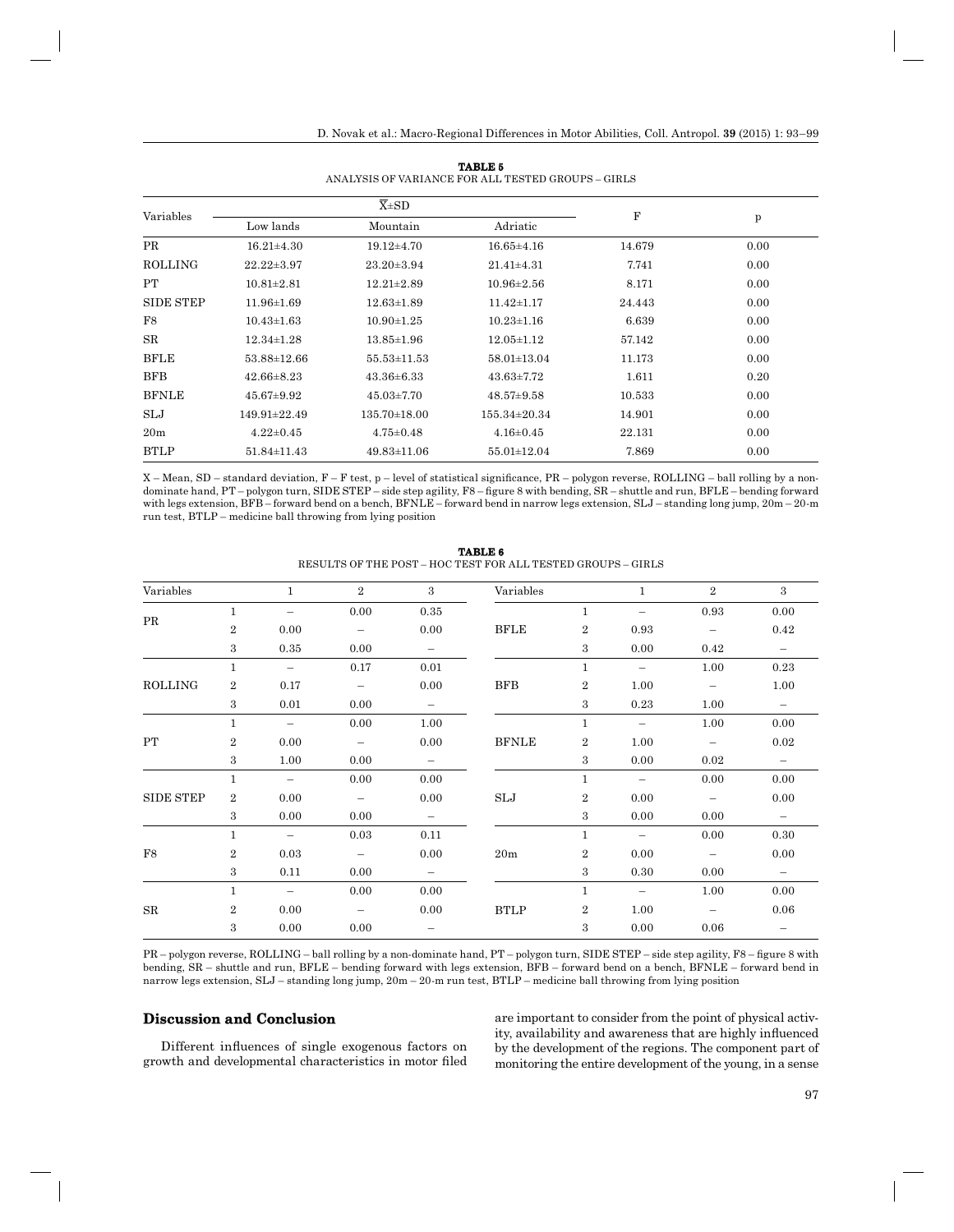of creating integral evaluation and noticing regularities in growth and development trends, includes also monitoring motor features. The deviation from the expected values is usually explained by changes in values of more or less favorable conditions which affect apprehension and perfection of motor skills. It has been proved that surroundings, lifestyle, nutrition, family, cultural differences and a few other factors influence motor characteristics of pupils $27-31$ . Availability of content and their heterogeneity in different regions affect the level of participating in sports activities in adults, and in this way actuates the interests of the young32,33. With the individual interest of boys and girls for the physical activity, which is very often in relation with the family initiative, the development of motor abilities of the young is influenced by the lifestyle which varies largely in the regions of the Republic of Croatia. Unhealthy nutrition, overweightness and diversities in availability of sports activities related to the region could be significant factors of influence on lowering the level of physical activity and the development of children's motor abilities<sup>34-37</sup>. Likewise, surrounding can also represent a significant obstacle for the participation in physical exercises, as unfavorable hydro-meteorological conditions, space for gaming or exercising or lack of bike routes<sup>38</sup>. Availability of sports activities and awareness of population, regardless of regional differences, have significant implications for the general level of physical activity and with it for the development of motor abilities and skills. At the same time it is possible to assume that climatic and temperature differences at a certain extent also encourage the differences in the level of physical activity, along with motor characteristics. Regarding the Mediterranean lifestyle which is mostly conducted in the open it seems that modern trend of sedentary lifestyle, spending free time using electronic media, TV program and the Internet, do not affect younger generations in a great extent, as is the case with the regions of continental part of Croatia. Better results achieved on some of the tests for motor abilities of pupils, who are from the Mediterranean region, could be explained from the point of developing preferences to-

#### **REFERENCES E F E R E N C E S**

1. HRABAL V, Pedagogickopsychologicka diagnostika žaka (SPN, Praha, 1989). — 2. FINDAK V, Zrno, 8 (1991) 5. — 3. HEIMER S, MIŠIGOJ-DURAKOVIĆ M, RUŽIĆ L, MATKOVIĆ B, PRSKALO I, BERI S, TONKOVIĆ-LOJOVIĆ M, Coll Antropol, 28 (2004) 223. — 4. HUME C, OKELY A, BAGLEY S, TELFORD A, Res Q Exercise Sport, 79 (2008) 158. — 5. LOWREY GH, Growth and development of children (8th edition) (Year Book Medical, Chicago, 1986). — 6. FINDAK V, METIKOŠ D, MRAKOVIĆ M, NELJAK B, Primjenjena kineziologija u školstvu – Norme (Hrvatski pedagoški-književni zbor, Zagreb, 1996). — 7. MALINA RM, BOUCHARD C, BAR-OR O, Growth, maturation and physical activity (2nd edition) (Human Kinetics, Champaign, IL, USA, 2004). — 8. TOKMAKIDIS SP, KASAMBALIS A, Eur J Pediatr, 165 (2006) 867. — 9. KUZNJECOVA Z, Kogda i čemu – Kritieskije periodi razvitja dvigateljnih ka estv školjnikov (Fizičeskaja kultura v škole, Moskva, 1985). — 10. FINDAK V, Napredak, 136 (1995) 398. — 11. UTH-MAN O, AREMU O, Int J Nutr Well, 5 (2008) 1240. — 12. MALINA R, ROCHE A, Manual of Physical Status and Performance in Childhood (Plenum Press, New York, 1983). — 13. MALINA R, BOUCHARD C,

wards physical activity and movement in the open which starts in the very early childhood, consistent with longer periods of warm weather. In other words, it is possible to determine that the region, in the sense of favorable climatic conditions and availability of healthy food, affects participation in different physical activities, development of motor abilities and improvement of health status as the whole<sup>39,40</sup>. Undoubtedly, gene factor has a great influence on developed differences. The research confirms that there is a gene difference among Croatian population<sup>41</sup>. It is well-known that genetics plays a crucial role in modeling a being, and the same way, there is a considerable difference between biological and cultural inheritance. It is hard to determine which inheritance is in question. Sometimes the cause of the differences in population biological (genetic) and sometimes behavioral, i.e. behavior pattern which is learned from someone (cultural), and sometimes both causes are included. Genetically determined features are temporally very stable, unlike the socially determined or learned behavior which can change easily $42,43$ . It could be assumed that this reason is one of more important in interpreting the differences. Taking into consideration all of the above, a conclusion could be drawn that there is enough space for further research. The next step in discovering the reason for the differences in kinanthropological characteristics among macro-regions of the Republic of Croatia is possible through interdisciplinary researches in cooperation with prominent geneticists, molecular biologists, anthropologists... These types of researches would offer real answers on genetic influence on developed differences.

## **Acknowledgements cknowledgements**

The authors would like to thank the following people for their assistance with this study: Goran Sporis, PhD, Faculty of Kinesiology, University of Zagreb, Sandra Viskovic, BEd, Education and Teacher Training Agency and the children who participated in the study.

Growth, maturation and physical activity (Human Kinetics, Champaign, IL, USA, 1991). — 14. MRAKOVIĆ M, Programiranje i kontrola procesa vježbanja (Fakultet za fizičku kulturu Sveučilišta u Zagrebu, Zagreb, 1994). — 15. CASPERSEN CJ, POWELL KE, CHRISTENSON GM, Public Health Reports, 100 (1985) 126. — 16. PAN AMERICAN HEALTH ORGANISATION, Physical activity: How much is needed? (Pan American Health Organisation, Washington, USA, 2002). — 17. EYLER AA, BROWSON RC, BACAK SJ, HOUSEMANN RA, Med Sport Sci, 35 (2003) 1529. — 18. U.S. DEPARTMENT OF HEALTH AND HUMAN SERVICES, Physical Activity and Health: A Report of the Surgeon General (U.S. Department of Health and Human Services, Centers for Disease Control and Prevention, National Center for Chronic Disease Prevention and Health Promotion, Atlanta, GA, 1996). — 19. LEE IM, PAFFENBARGER RS, Am J Epidemiol, 151 (2000) 293. — 20. PATE RR, PRATT M, BLAIR SN, JAMA, **273** (1995) 402. — 21. BLAIR SN, LA-MONTE MJ, NICHAMAN MZ, Am J Clin Nutr, 79 (2004) 913. — 22. NOVAK D, Razlike u kinantropološkim obilježjima učenika petog razreda osnovnih škola u odnosu na makroregionalne i urbanoruralne